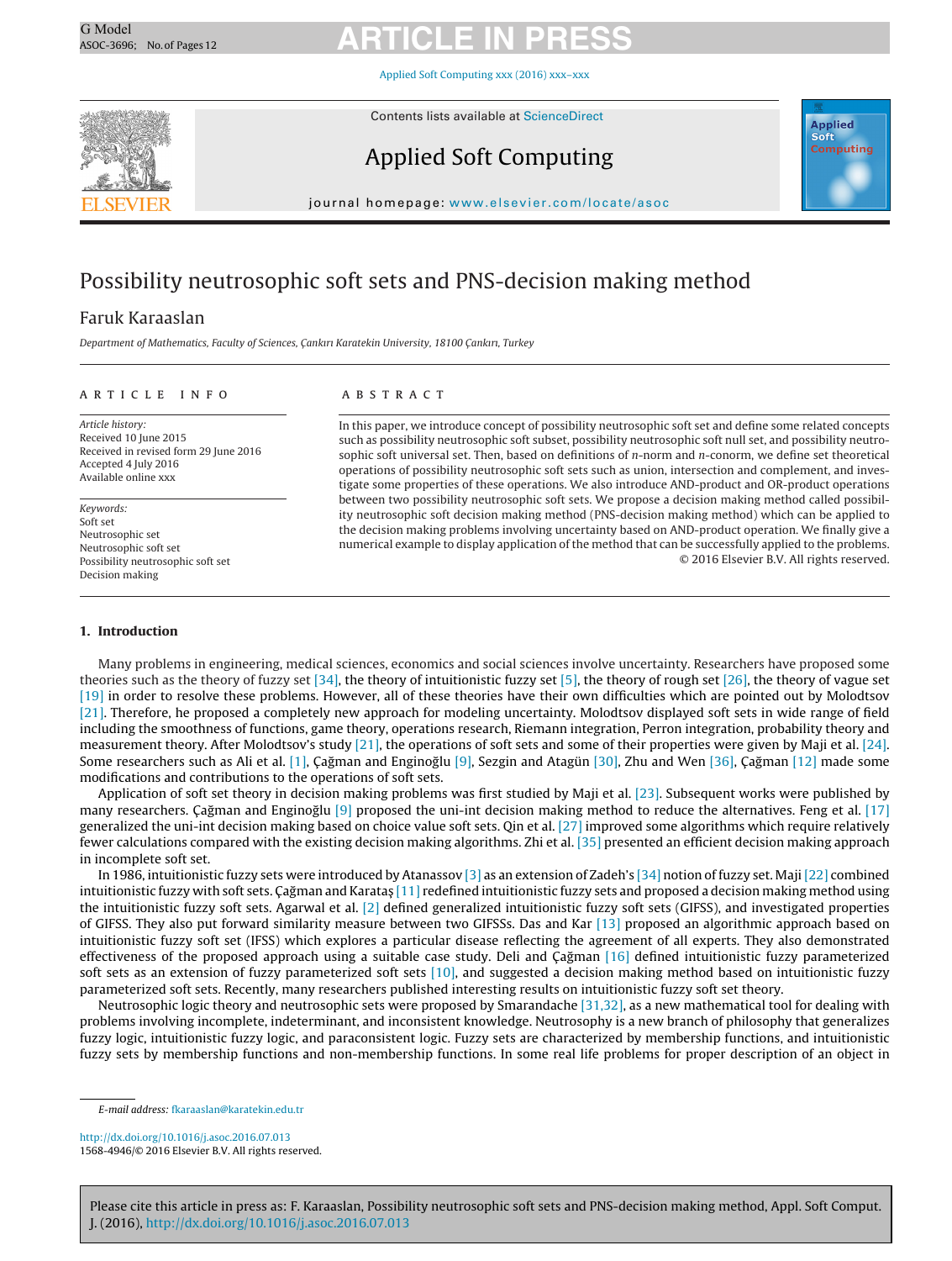#### 2 F. Karaaslan / Applied Soft Computing xxx (2016) xxx–xxx

uncertain and ambiguous environment, we need to discuss the indeterminate and incomplete information. However, fuzzy sets and intuitionistic fuzzy sets do not discuss the indeterminant and inconsistent information.

Maji [\[25\]](#page-11-0) introduced concept of neutrosophic soft set and some operations of neutrosophic soft sets. Then Karaaslan [\[20\]](#page-11-0) redefined concepts and operations on neutrosophic soft sets. He also gave a decision making method and group decision making method. Recently, the properties of neutrosophic soft sets and applications in decision making problems have been studied increasingly. For example, Broumi [\[7\]](#page-11-0) defined concept of generalized neutrosophic soft set. Broumi et al. [\[8\]](#page-11-0) suggested a decision making method on the neutrosophic parameterized soft sets. Sahin and Kücük [\[29\]](#page-11-0) introduced concept of generalized neutrosophic soft sets and their operations. They also proposed decision making method and similarity measure method under generalized soft neutrosophic environment. Deli [\[14\]](#page-11-0) defined concept of interval-valued neutrosophic soft set and its operations. Deli and Broumi [\[15\]](#page-11-0) introduced neutrosophic soft matrices and suggested a decision making method based on neutrosophic soft matrices.

Alkhazaleh et al. [\[4\]](#page-11-0) first introduced concept of the possibility fuzzy soft sets and their operations, and gave applications of this theory in a decision making problem. They also introduced a similarity measure between two possibility fuzzy soft sets, and gave an application of proposed similarity measure method in a medical diagnosis problem. In 2012, Bashir et al.[\[6\]in](#page-11-0)troduced concept of possibility intuitionistic fuzzy soft set and their operations, and discussed similarity measure between two possibility intuitionistic fuzzy sets. They also gave an application of this similarity measure.

Possibility neutrosophic soft sets are generalization of possibility fuzzy soft sets and possibility intuitionistic fuzzy soft sets. Fuzzy sets and intuitionistic fuzzy sets are very useful in order to model some decision making problems containing uncertainty and incomplete information. However, they sometimes may not suffice to model indeterminate and inconsistent information encountered in real world. This problem also exists in fuzzy soft sets and intuitionistic fuzzy soft sets. Therefore, concepts of neutrosophic set and neutrosophic soft set have a very important role in modeling of some problems which contain indeterminate and inconsistent information. In the definition of neutrosophic soft set [\[20,25\],](#page-11-0) parameter set is a classical set, and possibility of each element of initial universe related to each parameter are considered as 1. This poses a limitation in modeling of some problems. In a possibility neutrosophic soft set, possibility of each element of initial universe related to each parameter may be different from 1. Therefore, possibility neutrosophic soft sets present a more general perspective than neutrosophic soft sets. If we are to explain the idea of possibility neutrosophic soft set, let us give an example, consider the last ten days of April and the parameter "rainy". First day of last ten days, the possibility of action of rainfall can be 0.8. However, amount of water can be (0.5, 0.3, 0.6). Based on the parameter "rainy", other nine days can be expressed with some possibility neutrosophic values. For last ten days and for parameters more than one, we need possibility neutrosophic soft sets to show all of the corresponding possibility neutrosophic values.

From this point of view, we introduce concept of possibility neutrosophic soft sets based on idea that each of elements of initial universe has got a possibility degree related to each element of parameter set. Furthermore, we define set theoretical operations between two possibility neutrosophic soft sets, and investigate some of their properties. We also propose a new decision making method using AND-product of possibility neutrosophic soft sets called possibility neutrosophic soft(PNS) decision making method. We finally give a numerical example to show the method that can be successfully applied to the problems studied.

#### **2. Preliminary**

We first present basic definitions and propositions required in next sections. The concepts given in this section can be found in Refs. [\[4,6,12,20,21,25\].](#page-11-0)

Throughout this paper U is an initial universe, E is a set of parameters, P(U) is power set of U and  $\varLambda$  is an index set.

**Definition 1** ([\[21\]\)](#page-11-0). Let U be a set of objects, E be a set of parameters and  $\emptyset \neq A \subseteq E$ . Mapping given by  $f: A \rightarrow P(U)$  is called a soft set over U and denoted by  $(f, A)$ .

Set theoretical operations of soft sets are given in [\[12\]](#page-11-0) as follows: Let  $f$  and  $g$  be two soft sets. Then,

- 1. If  $f(e) = \emptyset$  for all  $e \in E$ , then f is called null soft set and denoted by  $\Phi$ .
- 2. If  $f(e) = U$  for all  $e \in E$ , then f is called absolute soft set and denoted by  $\hat{U}$ .
- 3. If  $f(e) \subseteq g(e)$  for all  $e \in E$ , f is said to be a soft subset of g and denoted by  $f \subseteq g$ .
- 4. If  $f \subseteq g$  and  $g \subseteq f$ ,  $f = g$ .

5. Soft union of f and g, denoted by f Ũg, is a soft set over U and defined by  $f$  ⊙g $: E \rightarrow P(U)$  such that  $(f$  Ũg $)(e) = f(e) \cup g(e)$  for all  $e \in E$ .

6. Soft intersection of f and g, denoted by f  $\tilde{\rho}$ g, is a soft set over U and defined by f $\tilde{\rho}$ g : E  $\rightarrow$  P(U) such that (f $\tilde{\rho}$ g)(e) = f(e)  $\cap$  g(e) for all  $e \in E$ . 7. Soft complement of f is denoted by  $f^{\tilde{c}}$  and defined by  $f^{\tilde{c}}$  :  $E \to P(U)$  such that  $f^{\tilde{c}}(e) = U\setminus f(e)$  for all  $e \in E$ .

**Definition 2** ([\[20,25\]\)](#page-11-0). A neutrosophic soft set (or namely ns-set) f over U is a neutrosophic set valued function from E to  $\mathcal{N}(U)$ . It can be written as

$$
f = \{ (e, \{ \langle u, t_{f(e)}(u), i_{f(e)}(u), f_{f(e)}(u) \rangle : u \in U \} ) : e \in E \}
$$

where,  $\mathcal{N}(U)$  denotes set of all neutrosophic sets over U. Here, each of  $t_{\mathcal{R}}$ e,  $i_{\mathcal{R}}$  and  $f_{\mathcal{R}}$ e, is a function from U to interval [0, 1] and they denote truth, indeterminacy and falsity membership degrees of element of initial universe U related to parameter  $e \in E$ , respectively. Note that if  $f(e) = \{(u, 0, 1, 1) : u \in U\}$ , the element  $(e, f(e))$  is not appeared in the neutrosophic soft set f. Set of all ns-sets over U is denoted by NS.

**Definition 3** [\(\[20\]\)](#page-11-0). Let  $f, g \in \mathcal{NS}$ . f is said to be neutrosophic soft subset of g, if  $t_{f(e)}(u) \le t_{g(e)}(u)$ ,  $i_{f(e)}(u) \ge i_{g(e)}(u) f_{f(e)}(u) \ge f_{g(e)}(u)$ ,  $\forall e \in E$ ,  $\forall u \in U$ . We denote it by  $f ⊆ g$ . f is said to be neutrosophic soft super set of g if g is a neutrosophic soft subset of f. We denote it by  $f ⊇ g$ .

If f is neutrosophic soft subset of g and g is neutrosophic soft subset of f. We denote it  $f = g$ . Here, if we take  $i_{f(e)}(u) \le i_{g(e)}(u)$ , it can be shown that the definition is identical to definition of neutrosophic soft subset given by Maji [\[25\].](#page-11-0)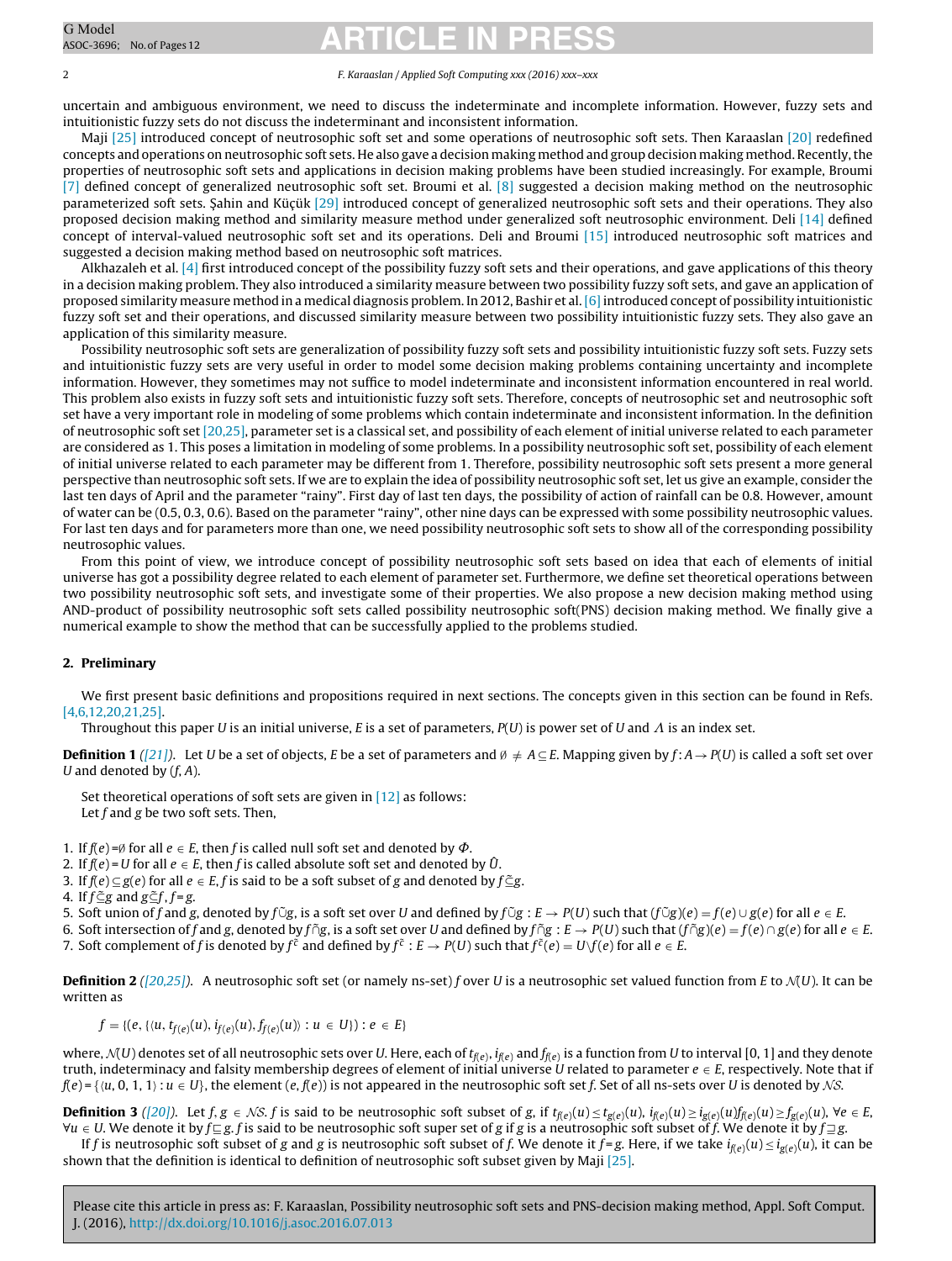F. Karaaslan / Applied Soft Computing xxx (2016) xxx–xxx 3

**Definition 4** [\(\[20\]\)](#page-11-0). Let  $f \in NS$ . If  $t_{f(\varepsilon)}(u) = 0$  and  $i_{f(\varepsilon)}(u) = f_{f(\varepsilon)}(u) = 1$  for all  $e \in E$  and for all  $u \in U$ , then f is called null ns-set and denoted by  $\tilde{\Phi}$ .

**Definition 5** [\(\[20\]\)](#page-11-0). Let  $f \text{ } \in N$ S. If  $t_{\text{ff}}(u) = 1$  and  $i_{\text{ff}}(u) = f_{\text{ff}}(u) = 0$  for all  $e \in E$  and for all  $u \in U$ , then f is called universal ns-set and denoted by  $\tilde{U}$ .

**Definition 6** ([\[20\]\)](#page-11-0). Let  $f, g \in NS$ . Then union and intersection of ns-sets f and g denoted by  $f \sqcup g$  and  $f \sqcap g$  respectively, are defined by as follows:

 $f \sqcup g = \{(e, \{(u, t_{f(e)}(u) \vee t_{g(e)}(u), i_{f(e)}(u) \wedge i_{g(e)}(u), f_{f(e)}(u) \wedge f_{g(e)}(u)): u \in U\}): e \in E\}.$ 

and ns-intersection of  $f$  and  $g$  is defined as

 $f \sqcap g = \{(e, \{(u, t_{f(e)}(u) \land t_{g(e)}(u), i_{f(e)}(u) \lor i_{g(e)}(u), f_{f(e)}(u) \lor f_{g(e)}(u)) : u \in U\}) : e \in E\}.$ 

**Definition <b>7** [\(\[20\]\)](#page-11-0). Let  $f, g \in \mathcal{NS}$ . Then complement of ns-set f, denoted by  $f^{\tilde{c}}$ , is defined as follows:

 $f^{\tilde{c}} = \{(e, \{(u, f_{f(e)}(u), 1 - i_{f(e)}(u), t_{f(e)}(u)) : u \in U\}) : e \in E\}.$ 

**Proposition 1** ([\[20\]\).](#page-11-0) Let  $f, g, h \in \mathcal{NS}$ . Then,

 $(1) \tilde{\Phi} \sqsubseteq f$  $(2)$   $f \sqsubseteq \tilde{U}$  $(3)$   $f \sqsubseteq f$ (4)  $f \sqsubseteq g$  and  $g \sqsubseteq h \rightarrow f \sqsubseteq h$ 

**Proposition 2** ([\[20\]\).](#page-11-0) Let  $f \in \mathcal{NS}$ . Then,

(1)  $\tilde{\Phi}^{\tilde{c}} = \tilde{U}$ (2)  $\tilde{U}^{\tilde{c}} = \tilde{\Phi}$ (3)  $(f^{\tilde{c}})^{\tilde{c}} = f$ .

**Proposition 3** ([\[20\]\).](#page-11-0) Let  $f$ ,  $g$ ,  $h \in \mathcal{NS}$ . Then,

(1)  $f \sqcap f = f$  and  $f \sqcup f = f$ (2)  $f \sqcap g = g \sqcap f$  and  $f \sqcup g = g \sqcup f$ (3)  $f \sqcap \tilde{\Phi} = \tilde{\Phi}$  and  $f \sqcap \tilde{U} = f$ (4)  $f \sqcup \tilde{\Phi} = f$  and  $f \sqcup \tilde{U} = \tilde{U}$ (5)  $f \sqcap (g \sqcap h) = (f \sqcap g) \sqcap h$  and  $f \sqcup (g \sqcup h) = (f \sqcup g) \sqcup h$ (6)  $f \sqcap (g \sqcup h) = (f \sqcap g) \sqcup (f \sqcap h)$  and  $f \sqcup (g \sqcap h) = (f \sqcup g) \sqcap (f \sqcup h)$ .

**Theorem 1** ([\[20\]\).](#page-11-0) Let  $f, g \in \mathcal{NS}$ . Then, De Morgan's law is valid.

(1)  $(f \sqcup g)^{\tilde{c}} = f^{\tilde{c}} \sqcap g^{\tilde{c}}$ (2)  $(f \sqcup g)^{\tilde{c}} = f^{\tilde{c}} \sqcap g^{\tilde{c}}$ 

**Definition <b>8** [\(\[20\]\)](#page-11-0). Let  $f, g \in \mathcal{N}S$ . Then 'OR' product of ns-sets f and g denoted by  $f \vee g$ , is defined as follows:

 $f \vee g = \{((e, e'), \{ (u, t_{f(e)}(u) \vee t_{g(e)}(u), i_{f(e)}(u) \wedge i_{g(e)}(u), f_{f(e)}(u) \wedge f_{g(e)}(u)) : u \in U \} ) : (e, e') \in E \times E \}.$ 

**Definition 9** [\(\[20\]\)](#page-11-0). Let  $f, g \in \mathcal{N}S$ . Then 'AND' product of ns-sets f and g denoted by  $f \wedge g$ , is defined as follows:

 $f \wedge g = \{((e, e'), \{(u, t_{f(e)}(x) \wedge t_{g(e)}(u), i_{f(e)}(u) \vee i_{g(e)}(u), f_{f(e)}(u) \vee f_{g(e)}(u)): u \in U\}) : (e, e') \in E \times E\}.$ 

**Proposition 4** ([\[20\]\).](#page-11-0) Let  $f, g \in \mathcal{NS}$ . Then,

(1)  $(f \vee g)^{\tilde{c}} = f^{\tilde{c}} \wedge g^{\tilde{c}}$ (2)  $(f \wedge g)^{\tilde{c}} = f^{\tilde{c}} \vee g^{\tilde{c}}$ 

**Definition 10** [\(\[4\]\)](#page-11-0). Let  $U = \{u_1, u_2, \ldots, u_n\}$  be the universal set of elements and  $E = \{e_1, e_2, \ldots, e_m\}$  be the universal set of parameters. The pair (U, E) will be called a soft universe. Let  $F: E \to I^U$  and  $\mu$  be a fuzzy subset of E, that is  $\mu: E \to I^U$ , where  $I^U$  is the collection of all fuzzy subsets of U. Let  $F_\mu : E \to I^U \times I^U$  be a function defined as follows:

 $F_{\mu}(e) = (F(e)(u), \mu(e)(u)), \quad \forall u \in U.$ 

Then  $F_u$  is called a possibility fuzzy soft set (PFSS in short) over the soft universe (U, E). For each parameter  $e_i$ ,  $F_u(e_i) = (F(e_i)(u), \mu(e_i)(u))$ indicates not only the degree of belongingness of the elements of U in  $F(e_i)$ , but also the degree of possibility of belongingness of the elements of U in  $F(e_i)$ , which is represented by  $\mu(e_i)$ .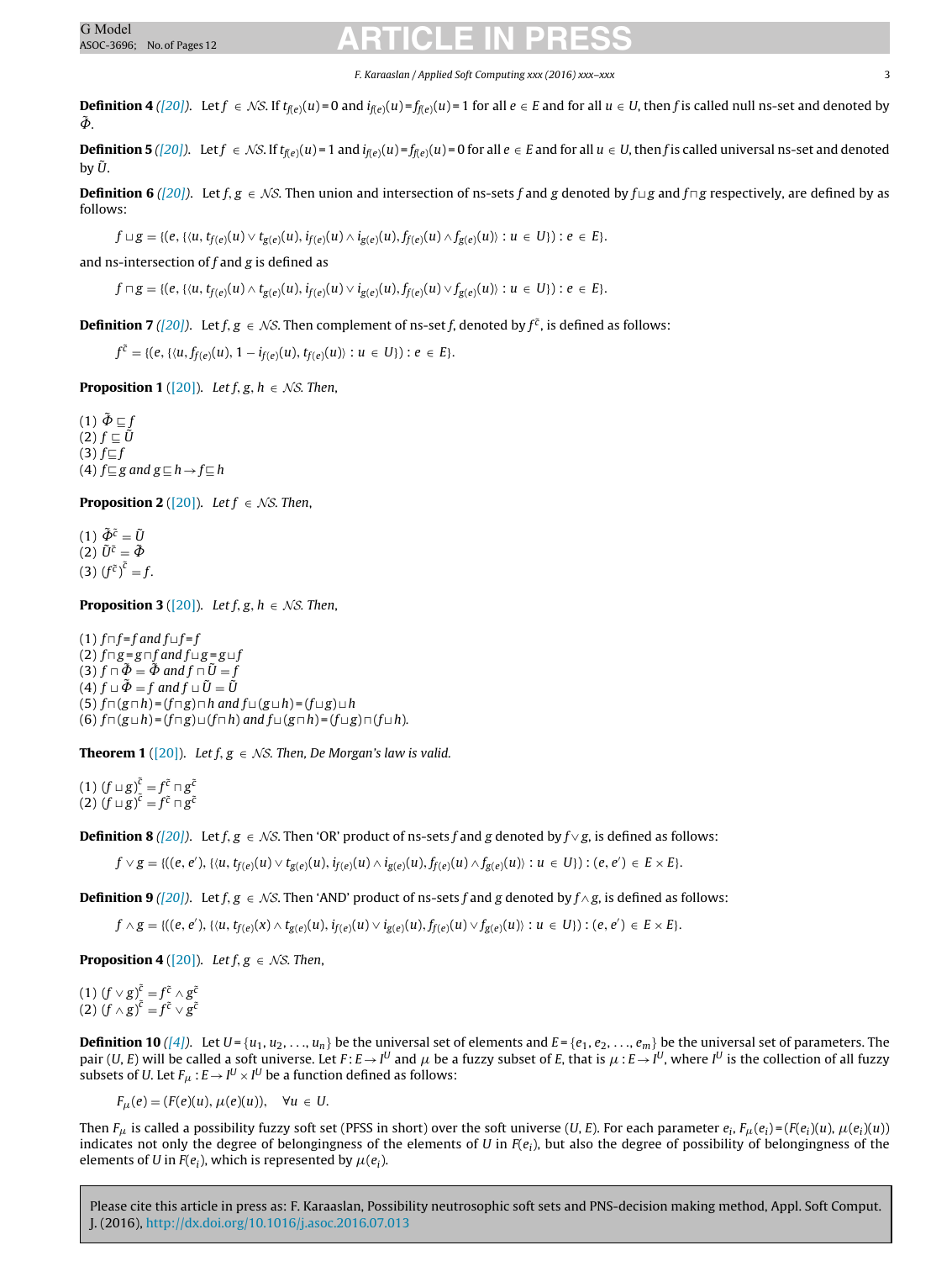### 4 F. Karaaslan / Applied Soft Computing xxx (2016) xxx–xxx

<span id="page-3-0"></span>**Definition 11** [\(\[6\]\)](#page-11-0). Let  $U = \{u_1, u_2, \ldots, u_n\}$  be the universal set of elements and  $E = \{e_1, e_2, \ldots, e_m\}$  be the universal set of parameters. The pair (U, E) will be called a soft universe. Let  $F:E\!\rightarrow\! (I\!\times\! I)^U\!\times\! I^U$  where  $(I\!\times\! I)^U$  is the collection of all intuitionistic fuzzy subsets of U and I<sup>L</sup> is the collection of all fuzzy subsets of U. Let  $p$  be a fuzzy subset of E, that is,  $p$  : E  $\rightarrow$  [ $^U$  and let  $F_p$  : E  $\rightarrow$  (I  $\times$  I) $^U$   $\times$  I $^U$  be a function defined as follows:

$$
F_p(e) = (F(e)(u), p(e)(u)), F(e)(u) = (\mu(u), \nu(u)), \quad \forall u \in U.
$$

Then  $F_p$  is called a possibility intuitionistic fuzzy soft set (PIFSS in short) over the soft universe (U, E). For each parameter  $e_i$ ,  $F_p(e_i) = (F(e_i)(u), p(e_i)(u))$  indicates not only the degree of belongingness of the elements of U in  $F(e_i)$ , but also the degree of possibility of belongingness of the elements of U in  $F(e_i)$ , which is represented by  $p(e_i)$ .

### **3. Possibility neutrosophic soft sets**

In this section, we introduce the concepts of possibility neutrosophic soft set, possibility neutrosophic soft subset, possibility neutrosophic soft null set, possibility neutrosophic soft universal set, and possibility neutrosophic soft set operations.

**Definition 12.** Let U be an initial universe, E be a parameter set, MU) be the collection of all neutrosophic sets of U and I<sup>U</sup> is collection of all fuzzy subset of U. A possibility neutrosophic soft set ( $PNS - set$ ) $\int \mu$  over U is a set of ordered pairs defined by

$$
f_{\mu} = \left\{ \left( e_k, \left\{ \left( \frac{u_j}{f(e_k)(u_j)}, \mu(e_k)(u_j) \right) : u_j \in U \right\} \right) : e_k \in E \right\}
$$

or a mapping defined by

$$
f_{\mu}: E \to \mathcal{N}(\mathcal{U}) \times I^U
$$

where,  $i\in A_1$  and  $j\in A_2$ ,  $f$  is a mapping given by  $f:E\to\mathcal{N}(\mathcal{U})$  and  $\mu(e_k)$  is a fuzzy set such that  $\mu$  :  $E\to I^U$ .

For each parameter  $e_k \in E$ ,  $f(e_k) = \{ \langle u_j, t_{f(e_k)}(u_j), i_{f(e_k)}(u_j), f_{f(e_k)}(u_j) \rangle : u_j \in U \}$  indicates neutrosophic value set of parameter  $e_k$  and where t, i, f: U  $\rightarrow$  [0, 1] are the membership functions of truth, indeterminacy and falsity respectively of the element  $u_i \in U$ . For each  $u_i \in U$  and  $e_k \in E$ ,  $0 \le t_{f(e_k)}(u_j) + t_{f(e_k)}(u_j) + f_{f(e_k)}(u_j) \le 3$ . Also  $\mu(e_k)$ , degrees of possibility of belongingness of elements of U in  $f(e_k)$ . So we can write

$$
f_{\mu}(e_k) = \left\{ \left( \frac{u_1}{f(e_k)(u_1)}, \mu(e_k)(u_1) \right), \left( \frac{u_2}{f(e_k)(u_2)}, \mu(e_k)(u_2) \right), \ldots, \left( \frac{u_n}{f(e_k)(u_n)}, \mu(e_k)(u_n) \right) \right\}
$$

From now on, we will show set of all possibility neutrosophic soft sets over U with  $P\mathcal{N}(U, E)$  such that E is parameter set.

**Example 1.** Let  $U = \{u_1, u_2, u_3\}$  be a set of three cars. Let  $E = \{e_1, e_2, e_3\}$  be a set of qualities where  $e_1$  = cheap,  $e_2$  = equipment,  $e_3$  = fuel consumption and let  $\mu$  :  $E$   $\!\to$  I $^U$ . We can define a function  $f_\mu : E \to \mathcal{N}(\mathcal{U}) \times I^U$  as follows:

$$
f_{\mu} = \begin{cases} f_{\mu}(e_1) = \left\{ \left( \frac{u_1}{(0.5, 0.2, 0.6)}, 0.8 \right), \left( \frac{u_2}{(0.7, 0.3, 0.5)}, 0.4 \right), \left( \frac{u_3}{(0.4, 0.5, 0.8)}, 0.7 \right) \right\} \\ f_{\mu}(e_2) = \left\{ \left( \frac{u_1}{(0.8, 0.4, 0.5)}, 0.6 \right), \left( \frac{u_2}{(0.5, 0.7, 0.2)}, 0.8 \right), \left( \frac{u_3}{(0.7, 0.3, 0.9)}, 0.4 \right) \right\} \\ f_{\mu}(e_3) = \left\{ \left( \frac{u_1}{(0.6, 0.7, 0.5)}, 0.2 \right), \left( \frac{u_2}{(0.5, 0.3, 0.7)}, 0.6 \right), \left( \frac{u_3}{(0.6, 0.5, 0.4)}, 0.5 \right) \right\} \end{cases}
$$

also we can define a function  $g_\nu:E\to\mathcal{N}(\mathcal{U})\times I^U$  as follows:

$$
g_{\nu} = \begin{cases} g_{\nu}(e_1) = \left\{ \left( \frac{u_1}{(0.6, 0.3, 0.8)}, 0.4 \right), \left( \frac{u_2}{(0.6, 0.5, 0.5)}, 0.7 \right), \left( \frac{u_3}{(0.2, 0.6, 0.4)}, 0.8 \right) \right\} \\ g_{\nu}(e_2) = \left\{ \left( \frac{u_1}{(0.5, 0.4, 0.3)}, 0.3 \right), \left( \frac{u_2}{(0.4, 0.6, 0.5)}, 0.6 \right), \left( \frac{u_3}{(0.7, 0.2, 0.5)}, 0.8 \right) \right\} \\ g_{\nu}(e_3) = \left\{ \left( \frac{u_1}{(0.7, 0.5, 0.3)}, 0.8 \right), \left( \frac{u_2}{(0.4, 0.4, 0.6)}, 0.5 \right), \left( \frac{u_3}{(0.8, 0.5, 0.3)}, 0.6 \right) \right\} \end{cases}
$$

For the purpose of storing a possibility neutrosophic soft set in a computer, we can use matrix notation of possibility neutrosophic soft set  $f_\mu.$  For example, matrix notation of possibility neutrosophic soft set  $f_\mu$  can be written as follows: for  $m,$   $n\in A,$ 

$$
f_{\mu} = \begin{pmatrix} ((0.5, 0.2, 0.6), 0.8) & ((0.7, 0.3, 0.5), 0.4) & ((0.4, 0.5, 0.8), 0.7) \\ ((0.8, 0.4, 0.5), 0.6) & ((0.5, 0.7, 0.2), 0.8) & ((0.7, 0.3, 0.9), 0.4) \\ ((0.6, 0.7, 0.5), 0.2) & ((0.5, 0.3, 0.7), 0.6) & ((0.6, 0.5, 0.4), 0.5) \end{pmatrix}
$$

where the m-th row vector shows  $f(e_m)$  and n-th column vector shows  $u_n$ .

**Definition 13.** Let  $f_\mu$ ,  $g_\nu \in \mathcal{P}N(U,E)$ . Then,  $f_\mu$  is said to be a possibility neutrosophic soft subset (PNS – subset) of  $g_\nu$ , and denoted by  $f_\mu \subseteq g_\nu$ , if

(1)  $\mu$ (e) is a fuzzy subset of  $\nu$ (e), for all  $e \in E$ 

(2)  $f$  is a neutrosophic subset of  $g$ ,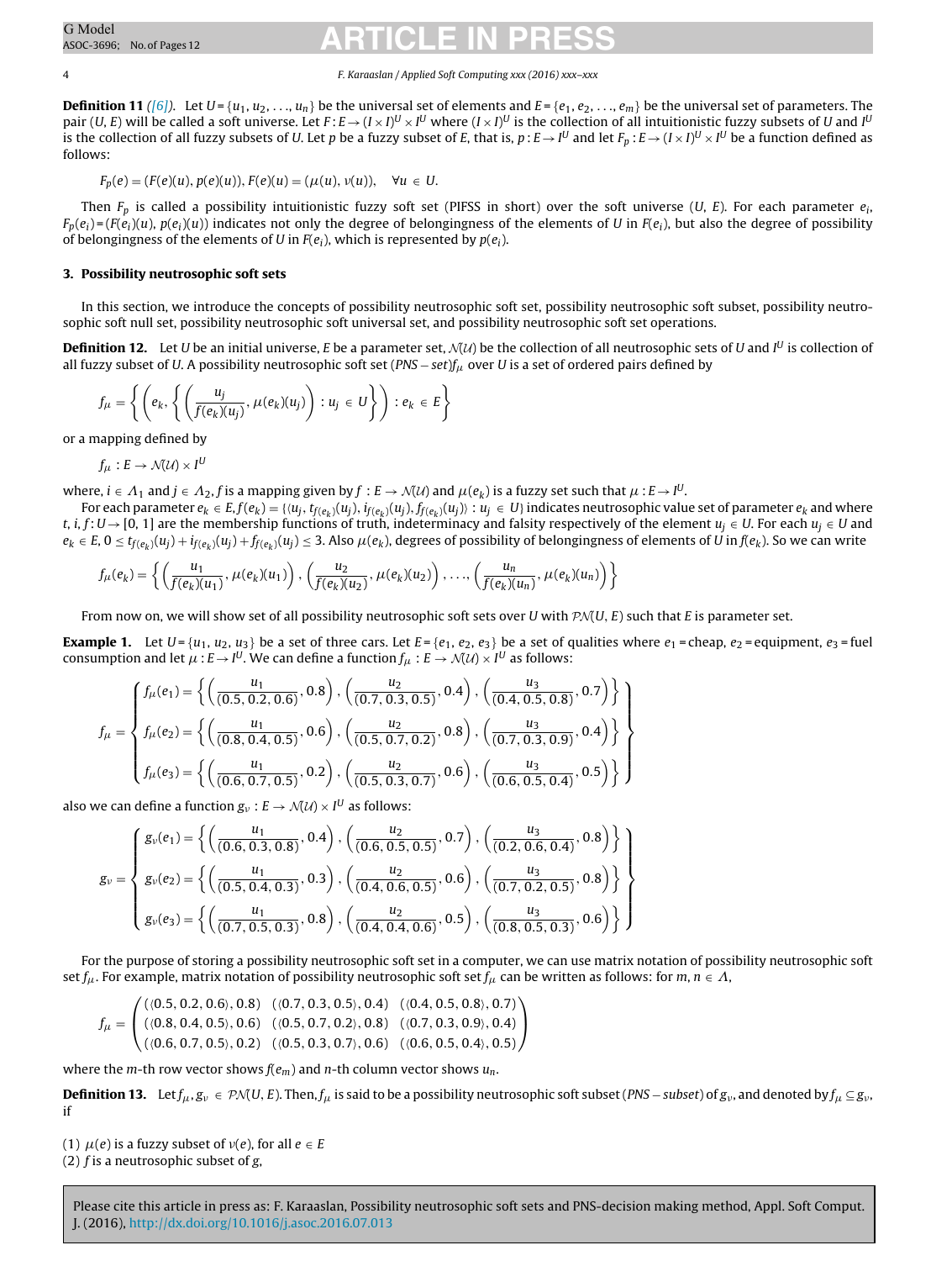### F. Karaaslan / Applied Soft Computing xxx (2016) xxx–xxx 5

**Example 2.** Let  $U = \{u_1, u_2, u_3\}$  be a set of tree houses, and let  $E = \{e_1, e_2, e_3\}$  be a set of parameters where  $e_1$  = modern,  $e_2$  = big and  $e_3$  = cheap. Let  $f_\mu$  be a PNS-set defined as follows:

$$
f_{\mu} = \begin{cases} f_{\mu}(e_1) = \left\{ \left( \frac{u_1}{(0.5, 0.2, 0.6)}, 0.8 \right), \left( \frac{u_2}{(0.7, 0.3, 0.5)}, 0.4 \right), \left( \frac{u_3}{(0.4, 0.5, 0.9)}, 0.7 \right) \right\} \\ f_{\mu}(e_2) = \left\{ \left( \frac{u_1}{(0.8, 0.4, 0.5)}, 0.6 \right), \left( \frac{u_2}{(0.5, 0.7, 0.2)}, 0.8 \right), \left( \frac{u_3}{(0.7, 0.3, 0.9)}, 0.4 \right) \right\} \\ f_{\mu}(e_3) = \left\{ \left( \frac{u_1}{(0.6, 0.7, 0.5)}, 0.2 \right), \left( \frac{u_2}{(0.5, 0.3, 0.8)}, 0.6 \right), \left( \frac{u_3}{(0.6, 0.5, 0.4)}, 0.5 \right) \right\} \end{cases}
$$

 $g_\nu:E\to\mathcal{N}(U)\times I^U$  be another PNS-set defined as follows:

$$
g_{\nu} = \left\{ \begin{matrix} g_{\nu}(e_1) = \left\{ \left( \frac{u_1}{(0.6, 0.1, 0.5)}, 0.9 \right), \left( \frac{u_2}{(0.8, 0.2, 0.3)}, 0.6 \right), \left( \frac{u_3}{(0.7, 0.5, 0.8)}, 0.8 \right) \right\} \\ g_{\nu}(e_2) = \left\{ \left( \frac{u_1}{(0.9, 0.2, 0.4)}, 0.7 \right), \left( \frac{u_2}{(0.9, 0.5, 0.1)}, 0.9 \right), \left( \frac{u_3}{(0.8, 0.1, 0.9)}, 0.5 \right) \right\} \\ g_{\nu}(e_3) = \left\{ \left( \frac{u_1}{(0.6, 0.5, 0.4)}, 0.4 \right), \left( \frac{u_2}{(0.7, 0.1, 0.7)}, 0.9 \right), \left( \frac{u_3}{(0.8, 0.2, 0.4)}, 0.7 \right) \right\} \end{matrix} \right\}
$$

it is clear that  $f_{\mu}$  is PNS – subset of  $g_{\nu}$ .

**Definition 14.** Let  $f_\mu$ ,  $g_\nu \in \mathcal{PN}(U, E)$ . Then,  $f_\mu$  and  $g_\nu$  are called possibility neutrosophic soft equal set and denoted by  $f_\mu = g_\nu$ , if  $f_\mu \subseteq g_\nu$  and  $f_\mu \supseteq g_\nu$ .

**Definition 15.** Let  $f_\mu \in \mathcal{P}\mathcal{N}(U,E)$ . Then,  $f_\mu$  is said to be possibility neutrosophic soft null set, denoted by  $\phi_\mu$ , if  $\forall e \in E$ ,  $\phi_\mu : E \to \mathcal{N}(U) \times I^U$ such that  $\phi_{\mu}(e) = \{(\frac{u}{\phi(e)(u)}, \mu(e)(u)): u \in U\}$ , where  $\phi(e) = \{(u, 0, 1, 1): u \in U\}$  and  $\mu(e) = \{(u, 0): u \in U\}$ .

**Definition 16.** Let  $f_\mu$  ∈ PM(U, E). Then,  $f_\mu$  is said to be possibility neutrosophic soft universal set denoted by  $U_\mu$ , if  $\forall e \in E$ ,  $U_\mu$ : E →  $\mathcal{N}(\mathcal{U})\times I^U$  such that  $U_\mu(e)=\{(\frac{u}{U(e)(u)},\mu(e)(u)):u\in U\}$ , where  $U(e)=\{u,1,0,0):u\in U\}$  and  $\mu(e)=\{(u,1):u\in U\}$ .

**Proposition 5.** Let  $f_{\mu}$ ,  $g_{\nu}$  and  $h_{\delta} \in \mathcal{PM}(U, E)$ . Then,

(1)  $\phi_\mu \subseteq f_\mu$ (2)  $f_\mu \subseteq U_\mu$ (3)  $f_\mu \subseteq f_\mu$ (4)  $f_\mu \subseteq g_\nu$  and  $g_\nu \subseteq h_\delta \to f_\mu \subseteq h_\delta$ 

**Proof.** It is clear from Definitions  $14-16$ .  $\Box$ 

**Definition 17.** Let  $f_\mu \in \mathcal{PN}(U, E)$ , where  $f_\mu(e_k) = \{ (f(e_k)(u_j), \mu(e_k)(u_j)) : e_k \in E, u_j \in U \}$  and  $f(e_k) = \{ \langle u, t_{f(e_k)}(u_j), t_{f(e_k)}(u_j) \rangle \}$  for all  $e_k \in E$ ,  $u \in U$ . Then for  $e_k \in E$  and  $u_i \in U$ ,

(1)  $f^t_\mu$  is said to be truth-membership part of  $f_\mu$ ,

$$
f_{\mu}^{t} = \{ (f_{kj}^{t}(e_k), \mu_{kj}(e_k)) \}
$$

and

$$
f_{kj}^t(e_k) = \{(u_j, t_{f(e_k)}(u_j))\}, \mu_{kj}(e_k) = \{(u_j, \mu(e_k)(u_j))\}
$$

(2)  $f^i_\mu$  is said to be indeterminacy-membership part of  $f_\mu$ ,

$$
f^i_\mu = \{ (f^i_{kj}(e_k), \mu_{kj}(e_k)) \}
$$

and

 $f_{kj}^i(e_k) = \{(u_j, i_{f(e_k)}(u_j))\}, \mu_{kj}(e_k) = \{(u_j, \mu(e_k)(u_j))\}$ 

(3)  $f^f_\mu$  is said to be falsity-membership part of  $f_\mu$ ,

$$
f_{\mu}^{f} = \{ (f_{kj}^{f}(e_k), \mu_{kj}(e_k)) \}
$$

and

$$
f_{kj}^f(e_k) = \{(u_j, f_{f(e_k)}(u_j))\}, \ \mu_{kj}(e_k) = \{(u_j, \mu(e_k)(u_j))\}
$$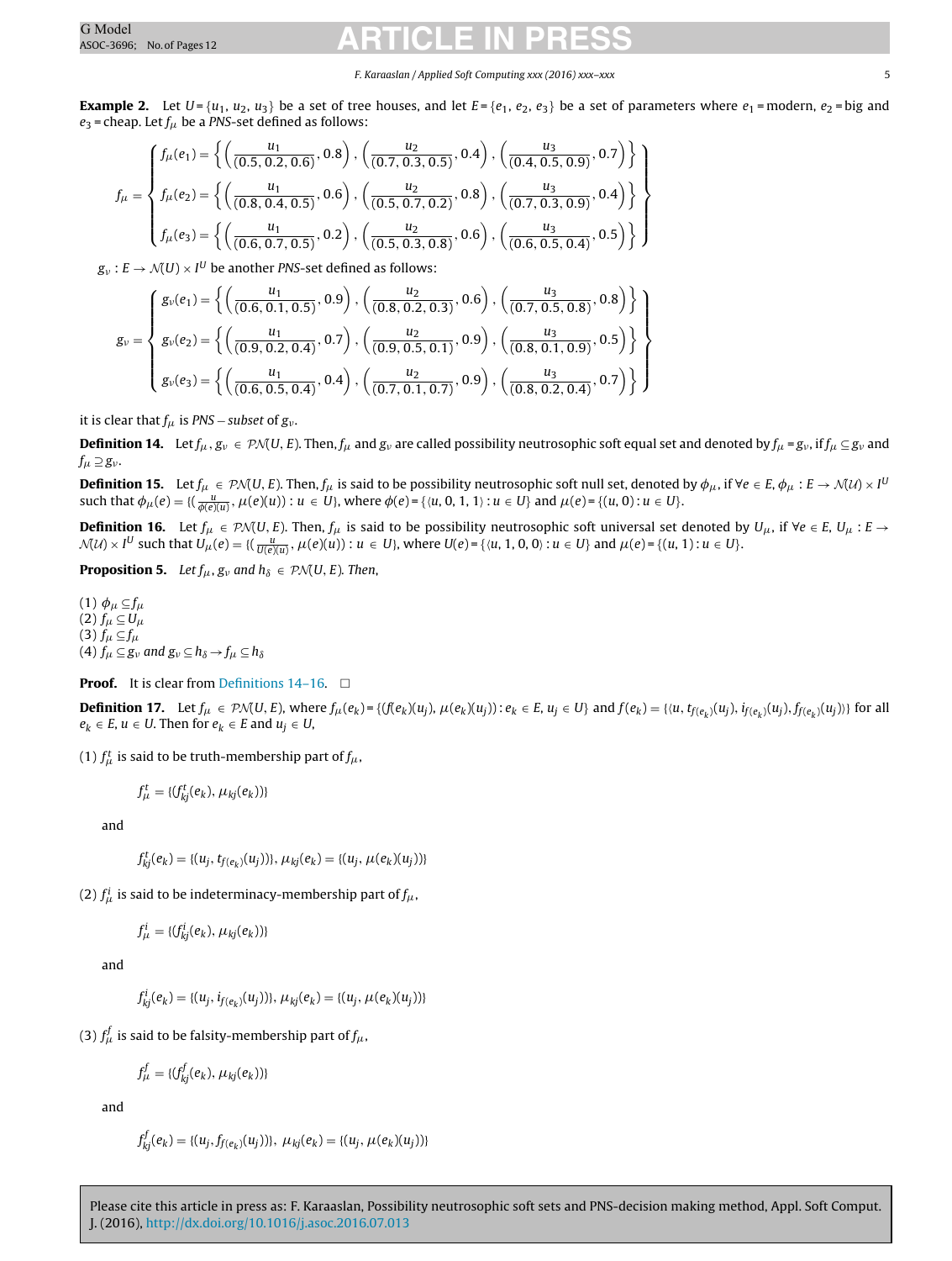6 F. Karaaslan / Applied Soft Computing xxx (2016) xxx–xxx

We can write a possibility neutrosophic soft set in form  $f_{\mu} = (f_{\mu}^t, f_{\mu}^i, f_{\mu}^f)$ .

A possibility neutrosophic soft set can be expressed in matrix form.

Let us consider possibility neutrosophic soft  $f_\mu$  given in [Example](#page-3-0) [1.](#page-3-0) Then, possibility neutrosophic soft  $f_\mu$  can be expressed in matrix form as follows:

 $f^t_\mu =$  $\sqrt{2}$  $\mathcal{L}$  $(0.5, 0.8)$   $(0.7, 0.4)$   $(0.4, 0.7)$  $(0.8, 0.6)$   $(0.5, 0.8)$   $(0.7, 0.4)$  $(0.6, 0.2)$   $(0.5, 0.6)$   $(0.6, 0.5)$  $\setminus$  $\overline{I}$  $f^i_\mu =$  $\sqrt{2}$  $\mathcal{L}$  $(0.2, 0.8)$   $(0.3, 0.4)$   $(0.5, 0.7)$  $(0.4, 0.6)$   $(0.7, 0.8)$   $(0.3, 0.4)$  $(0.7, 0.2)$   $(0.3, 0.6)$   $(0.5, 0.5)$  $\setminus$  $\overline{I}$  $f^f_\mu =$  $\sqrt{2}$  $\mathcal{L}$  $(0.6, 0.8)$   $(0.5, 0.4)$   $(0.8, 0.7)$  $(0.5, 0.6)$   $(0.2, 0.8)$   $(0.9, 0.4)$  $(0.5, 0.2)$   $(0.7, 0.6)$   $(0.4, 0.5)$ ⎞  $\overline{I}$ 

**Definition 18** [\(\[28\]\)](#page-11-0). A binary operation ⊗ : [0, 1] × [0, 1] → [0, 1] is continuous t-norm if ⊗ satisfies the following conditions

(1) ⊗ is commutative and associative,

(2) ⊗ is continuous,

(3)  $a \otimes 1 = a, \forall a \in [0, 1]$ ,

(4)  $a \otimes b \leq c \otimes d$  whenever  $a \leq c$ ,  $b \leq d$  and  $a, b, c, d \in [0, 1]$ .

**Definition 19** [\(\[28\]\)](#page-11-0). A binary operation  $\oplus$  : [0, 1] × [0, 1] → [0, 1] is continuous t-conorm (s-norm) if  $\oplus$  satisfies the following conditions

 $(1) \oplus$  is commutative and associative,

 $(2) \oplus$  is continuous,

(3)  $a \oplus 0 = a, \forall a \in [0, 1],$ 

(4)  $a \oplus b \leq c \oplus d$  whenever  $a \leq c$ ,  $b \leq d$  and  $a, b, c, d \in [0, 1]$ .

**Definition 20.** Let I<sup>3</sup> = [0, 1] × [0, 1] × [0, 1] and N(I<sup>3</sup>) = {(a, b, c): a, b, c ∈ [0, 1]}. Then (N(I<sup>3</sup>), ⊕, ⊗) be a lattices together with partial ordered relation  $\preceq$ , where order relation  $\preceq$ on N(I $^3$ ) can be defined by for (a, b, c), (d, e, f)  $\in$  N(I $^3$ )

 $(a, b, c) \prec (e, f, g) \Leftrightarrow a \prec e, b \succ f, c \succ g$ 

Smarandache [\[31\]](#page-11-0) defined n-norm and n-conorm for non-standard unit interval ]<sup>−</sup>0, 1<sup>+</sup>[, and referred that definitions of n-norm and  $n$ -conorm can be adapted for normal standard real unit interval [0, 1]. Therefore, we can give definitions of  $n$ -norm and  $n$ -conorm for normal standard real unit interval [0, 1] as follows:

**Definition 21.** A binary operation

 $\tilde{\otimes}$  : ([0, 1] × [0, 1] × [0, 1])<sup>2</sup> → [0, 1] × [0, 1] × [0, 1]

is continuous n-norm if ⊗˜ satisfies the following conditions

(1) ⊗˜ is commutative and associative,

(2)  $\tilde{\otimes}$  is continuous,

(3)  $a\tilde{\otimes} \hat{0} = \hat{0}$ ,  $a\tilde{\otimes} \hat{1} = a$ ,  $\forall a \in [0, 1] \times [0, 1] \times [0, 1]$ ,  $(\hat{1} = (1, 0, 0))$  and  $(\hat{0} = (0, 1, 1))$ (4)  $a\&b \leq c\&d$  whenever  $a \leq c$ ,  $b \leq d$  and  $a, b, c, d \in [0, 1] \times [0, 1] \times [0, 1]$ .

Here,  $a\tilde{\otimes}b = \tilde{\otimes}(\langle t(a), i(a), f(a) \rangle, \langle t(b), i(b), f(b) \rangle) = \langle t(a) \otimes t(b), i(a) \oplus i(b), f(a) \oplus f(b) \rangle$ 

**Definition 22.** A binary operation

 $\tilde{\oplus}$  : ([0, 1] × [0, 1] × [0, 1])<sup>2</sup> → [0, 1] × [0, 1] × [0, 1]

is continuous *n*-conorm if  $\tilde{\oplus}$  satisfies the following conditions

(1)  $\tilde{\oplus}$  is commutative and associative,

 $(2) \oplus$  is continuous,

(3)  $a\tilde{\oplus}\tilde{0} = a$ ,  $a\tilde{\oplus}\tilde{1} = \tilde{1}$ ,  $\forall a \in [0, 1] \times [0, 1] \times [0, 1]$ ,  $(\tilde{1} = (1, 0, 0))$  and  $(\tilde{0} = (0, 1, 1))$ (4)  $a \oplus b \leq c \oplus d$  whenever  $a \leq c$ ,  $b \leq d$  and  $a, b, c, d \in [0, 1] \times [0, 1] \times [0, 1]$ .

Here,  $a\tilde{\oplus}b = \tilde{\oplus}(\langle t(a), i(a), f(a) \rangle, \langle t(b), i(b), f(b) \rangle) = \langle t(a) \oplus t(b), i(a) \otimes i(b), f(a) \otimes f(b) \rangle$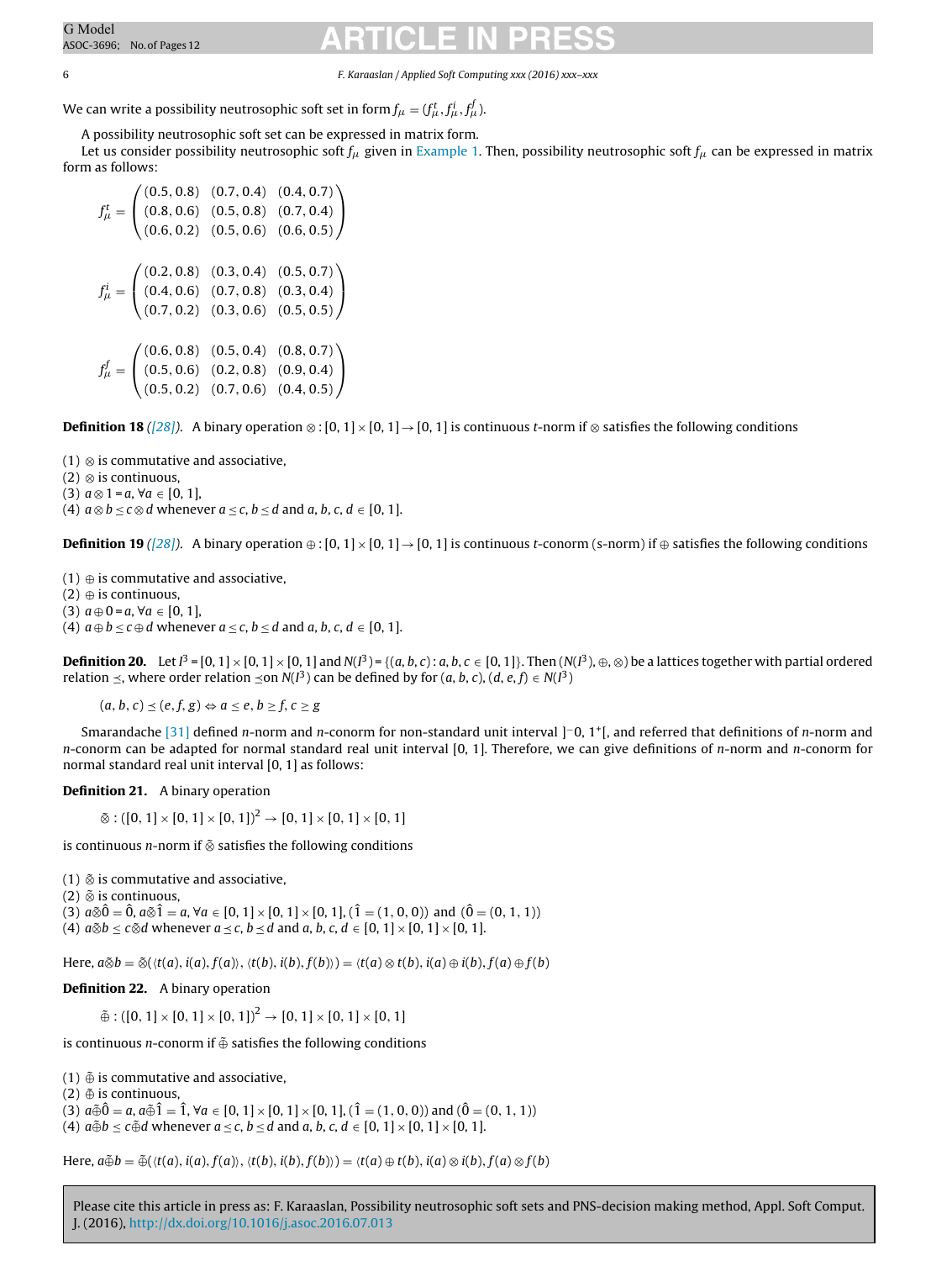#### F. Karaaslan / Applied Soft Computing xxx (2016) xxx–xxx 7

<span id="page-6-0"></span>**Definition 23.** Let  $f_\mu$ ,  $g_\nu \in \mathcal{PM}(U, E)$ . The union of two possibility neutrosophic soft sets  $f_\mu$  and  $g_\nu$  over U, denoted by  $f_\mu \cup g_\nu$ , is defined by

$$
f_{\mu} \cup g_{\nu} = \{ (e_k, \{ (\alpha, \mu_{kj}(e_k) \oplus \nu_{kj}(e_k)) : u_j \in U \} ) : e_k \in E \}
$$

where

$$
\alpha = \frac{u_j}{(f_{kj}^t(e_k) \oplus g_{kj}^t(e_k),f_{kj}^i(e_k) \otimes g_{kj}^i(e_k),f_{kj}^f(e_k) \otimes g_{kj}^f(e_k))}
$$

**Definition 24.** Let  $f_\mu, g_\nu \in \mathcal{P} \mathcal{N}(U, E)$ . The intersection of two possibility neutrosophic soft sets  $f_\mu$  and  $g_\nu$  over U, denoted by  $f_\mu \cap g_\nu$  is defined by

$$
f_{\mu} \cap g_{\nu} = \{ (e_k, \{ (\theta, \mu_{kj}(e_k) \otimes \nu_{kj}(e_k)) : u_j \in U \} ) : e_k \in E \}
$$

where

$$
\theta = \frac{u_j}{(f_{kj}^t(e_k) \otimes g_{kj}^t(e_k), f_{kj}^i(e_k) \oplus g_{kj}^i(e_k), f_{kj}^f(e_k) \oplus g_{kj}^f(e_k))}
$$

**[Example](#page-3-0) 3.** Let us consider the possibility neutrosophic soft sets  $f_\mu$  and  $g_\nu$  defined as in Example [1.](#page-3-0) Let us suppose that *t*-norm is defined by  $a \otimes b = min\{a, b\}$  and the *t*-conorm is defined by  $a \oplus b = max\{a, b\}$  for  $a, b \in [0, 1]$ . Then,

$$
f_{\mu} \cup g_{\nu} = \begin{cases} (f_{\mu} \cup g_{\nu})(e_1) = \left\{ \left( \frac{u_1}{(0.6, 0.2, 0.6)}, 0.8 \right), \left( \frac{u_2}{(0.7, 0.3, 0.5)}, 0.7 \right), \left( \frac{u_3}{(0.4, 0.5, 0.4)}, 0.8 \right) \right\} \\ (f_{\mu} \cup g_{\nu})(e_2) = \left\{ \left( \frac{u_1}{(0.8, 0.4, 0.3)}, 0.6 \right), \left( \frac{u_2}{(0.5, 0.6, 0.2)}, 0.8 \right), \left( \frac{u_3}{(0.7, 0.2, 0.5)}, 0.8 \right) \right\} \\ (f_{\mu} \cup g_{\nu})(e_3) = \left\{ \left( \frac{u_1}{(0.7, 0.3, 0.3)}, 0.8 \right), \left( \frac{u_2}{(0.5, 0.6, 0.2)}, 0.6 \right), \left( \frac{u_3}{(0.8, 0.5, 0.3)}, 0.6 \right) \right\} \end{cases}
$$
  
and  

$$
f_{\mu} \cap g_{\nu} = \begin{cases} (f_{\mu} \cap g_{\nu})(e_1) = \left\{ \left( \frac{u_1}{(0.5, 0.3, 0.8)}, 0.4 \right), \left( \frac{u_2}{(0.6, 0.5, 0.5)}, 0.4 \right), \left( \frac{u_3}{(0.2, 0.6, 0.8)}, 0.7 \right) \right\} \\ (f_{\mu} \cap g_{\nu})(e_2) = \left\{ \left( \frac{u_1}{(0.5, 0.4, 0.5)}, 0.3 \right), \left( \frac{u_2}{(0.4, 0.7, 0.5)}, 0.6 \right), \left( \frac{u_3}{(0.7, 0.3, 0.9)}, 0.4 \right) \right\} \\ (f_{\mu} \cap g_{\nu})(e_3) = \left\{ \left( \frac{u_1}{(0.6, 0.7, 0.5)}, 0.2 \right), \left( \frac{u_2}{(0.4, 0.5, 0.7)}, 0.5 \right), 0.5 \right
$$

**Proposition 6.** Let  $f_{\mu}$ ,  $g_{\nu}$ ,  $h_{\delta} \in \mathcal{P}N(U, E)$ . Then,

(1)  $f_\mu \cap f_\mu = f_\mu$  and  $f_\mu \cup f_\mu = f_\mu$ (2)  $f_\mu \cap g_\nu = g_\nu \cap f_\mu$  and  $f_\mu \cup g_\nu = g_\nu \cup f_\mu$ (3)  $f_\mu \cap \phi_\mu = \phi_\mu$  and  $f_\mu \cap U_\mu = f_\mu$ (4)  $f_\mu \cup \phi = f_\mu$  and  $f_\mu \cup U_\mu = U_\mu$ (5)  $f_\mu \cap (g_\nu \cap h_\delta) = (f_\mu \cap g_\nu) \cap h_\delta$  and  $f_\mu \cup (g_\nu \cup h_\delta) = (f_\mu \cup g_\nu) \cup h_\delta$ (6)  $f_\mu \cap (g_v \cup h_\delta) = (f_\mu \cap g_v) \cup (f_\mu \cap h_\delta)$  and  $f_\mu \cup (g_v \cap h_\delta) = (f_\mu \cup g_v) \cap (f_\mu \cup h_\delta).$ 

**Proof.** The proof can be obtained from Definitions 23 and 24.  $\Box$ 

**Definition 25** ([\[18,33\]\)](#page-11-0). A function N: [0, 1]  $\rightarrow$  [0, 1] is called a negation if N(0) = 1, N(1) = 0 and N is non-increasing ( $x \le y \rightarrow N(x) \ge N(y)$ ). A negation is called a strict negation if it is strictly decreasing  $(x < y \rightarrow N(x) > N(y))$  and continuous. A strict negation is said to be a strong negation if it is also involutive, i.e.  $N(N(x)) = x$ .

Smarandache [\[31\]](#page-11-0) defined unary neutrosophic negation operator by interchanging truth t and falsity f vector components. Now we define negation and strict negation operators with similar way to Definition 25 as follows:

**Definition 26.** A function  $n_N$ :  $[0, 1] \times [0, 1] \times [0, 1] \times [0, 1] \times [0, 1] \times [0, 1]$  is called a negation if  $n_N(\hat{0}) = \hat{1}$ ,  $n_N(\hat{1}) = \hat{0}$  and  $n_N$  is nonincreasing  $(x \le y \to n_N(x) \ge n_N(y))$ . A negation is called a strict negation if it is strictly decreasing  $(x \lt y \to N(x) \gt N(y))$  and continuous.

**Definition 27.** Let  $f_\mu \in \mathcal{P}\mathcal{N}(U,E)$ . Complement of possibility neutrosophic soft set  $f_\mu$ , denoted by  $f_\mu^c$ , is defined by

$$
f_{\mu}^{c} = \left\{ \left(e, \left\{ \left(\frac{u_{j}}{n_{N}(f(e_{k}))}, N(\mu_{kj}(e_{k})(u_{j}))\right) : u_{j} \in U\right\} \right) : e \in E\right\}
$$

where

$$
(n_N(f_{kj}(e_k)) = (N(f_{kj}^t(e_k)), N(f_{kj}^i(e_k)), N(f_{kj}^f(e_k)), \text{ for all } k \in \Lambda_1, j \in \Lambda_2.
$$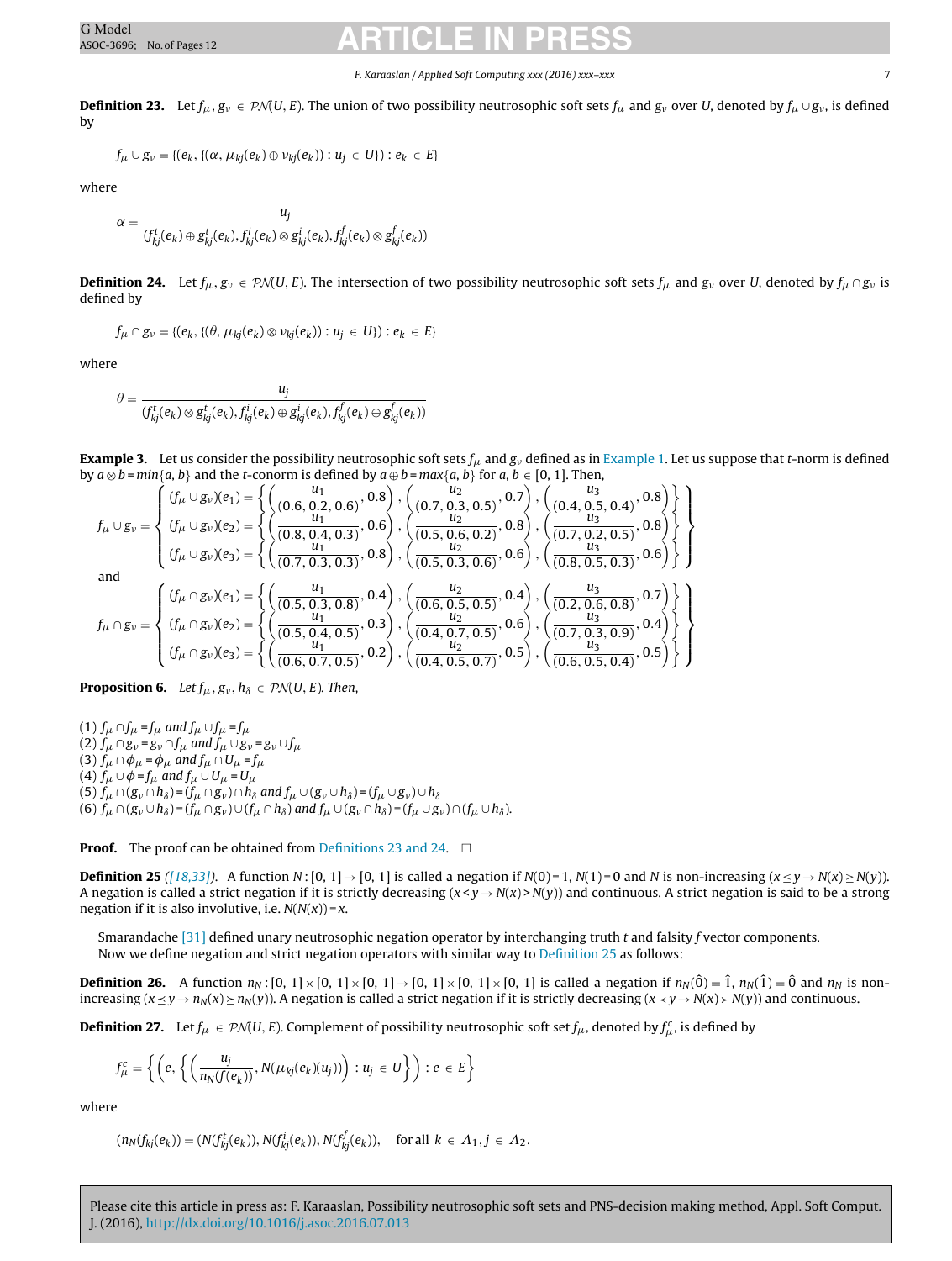#### 8 F. Karaaslan / Applied Soft Computing xxx (2016) xxx–xxx

 ${\bf Example~4.}$  ${\bf Example~4.}$  ${\bf Example~4.}$  Let us consider the possibility neutrosophic soft set  $f_\mu$  define in Example [1.](#page-3-0) Suppose that the negation is defined by  $\mathsf{N}(f_{kj}^t(e_k))$  =  $f_{kj}^f(e_k)$ , N( $f_{kj}^f(e_k))$   $=f_{kj}^t(e_k)$ , N( $f_{kj}^i(e_k))$  = 1  $-f_{kj}^i(e_k)$  and N( $\mu_{kj}(e_k)$ )=1  $-\mu_{kj}(e_k)$ , respectively. Then,  $f_{\mu}^c$  is defined as follow:

$$
f_{\mu}^{c} = \begin{cases} f_{\mu}^{c}(e_1) = \left\{ \left( \frac{u_1}{(0.6, 0.8, 0.5)}, 0.2 \right), \left( \frac{u_2}{(0.5, 0.7, 0.7)}, 0.6 \right), \left( \frac{u_3}{(0.8, 0.5, 0.4)}, 0.3 \right) \right\} \\ f_{\mu}^{c} = \begin{cases} f_{\mu}^{c}(e_2) = \left\{ \left( \frac{u_1}{(0.5, 0.6, 0.8)}, 0.4 \right), \left( \frac{u_2}{(0.2, 0.3, 0.5)}, 0.2 \right), \left( \frac{u_3}{(0.9, 0.7, 0.7)}, 0.6 \right) \right\} \\ f_{\mu}^{c}(e_3) = \left\{ \left( \frac{u_1}{(0.5, 0.3, 0.6)}, 0.8 \right), \left( \frac{u_2}{(0.7, 0.7, 0.5)}, 0.4 \right), \left( \frac{u_3}{(0.4, 0.5, 0.6)}, 0.5 \right) \right\} \end{cases}
$$

**Proposition 7.** Let  $f_{\mu} \in \mathcal{P} \mathcal{N}(U, E)$ . Then,

(1)  $\phi^c_\mu = U_\mu$ (2)  $U_{\mu}^{c} = \phi_{\mu}$ (3)  $(f_{\mu}^{c})^{c} = f_{\mu}$ .

### **Proof.** It is clear from [Definition](#page-6-0) [27.](#page-6-0)  $\Box$

**Proposition 8.** Let  $f_{\mu}, g_{\nu} \in P\mathcal{N}(U, E)$ . Then, De Morgan's law is valid.

(1)  $(f_{\mu} \cup g_{\nu})^c = f_{\mu}^c \cap g_{\nu}^c$ <br>(2)  $(f_{\mu} \cap g_{\nu})^c = f_{\mu}^c \cup g_{\nu}^c$ 

### **Proof.**

(1) Let  $i,j \in \varLambda$ 

$$
(f_{\mu} \cup g_{\nu})^c = \left\{ \left( e_k, \left\{ \left( \frac{u_j}{(f_{kj}^t(e_k) \oplus g_{kj}^t(e_k), f_{kj}^l(e_k) \otimes g_{kj}^t(e_k), f_{kj}^l(e_k) \otimes g_{kj}^f(e_k))}, \mu_{kj}(e_k) \oplus \nu_{kj}(e_k) \right) : u_j \in U \right\} \right) : e_k \in E \right\}
$$
\n
$$
= \left\{ \left( e_k, \left\{ \left( \frac{u_j}{(f_{kj}^f(e_k) \otimes g_{kj}^f(e_k), N(f_{kj}^i(e_k) \otimes g_{kj}^t(e_k)), f_{kj}^t(e_k) \oplus g_{kj}^t(e_k))}, N(\mu_{kj}(e_k) \oplus \nu_{kj}(e_k)) \right) : u_j \in U \right\} \right) : e_k \in E \right\}
$$
\n
$$
= \left\{ \left( e_k, \left\{ \left( \frac{u_j}{(f_{kj}^f(e_k) \otimes g_{kj}^f(e_k), N(f_{kj}^i(e_k)) \oplus N(g_{kj}^i(e_k))), f_{kj}^t(e_k) \oplus g_{kj}^t(e_k))}, N(\mu_{kj}(e_k)) \otimes N(\nu_{kj}(e_k)) \right) : u_j \in U \right\} \right) : e_k \in E \right\}
$$
\n
$$
= \left\{ \left( e_k, \left\{ \left( \frac{u_j}{(f_{kj}^f(e_k), N(f_{kj}^i(e_k)), f_{kj}^t(e_k))}, N(\mu_{kj}(e_k))) : u_j \in U \right) \right) : e_k \in E \right\}
$$
\n
$$
= \left\{ \left( e_k, \left\{ \left( \frac{u_j}{(g_{kj}^f(e_k), N(f_{kj}^i(e_k)), g_{kj}^t(e_k))}, N(\nu_{kj}(e_k))) : u_j \in U \right) \right) : e_k \in E \right\}
$$
\n
$$
= \left\{ \left( e_k, \left\{ \left( \frac{u_j}{(f_{kj}^f(e_k), N(f_{kj}^i(e_k)), f_{kj}^f(e_k))}, \mu_{kj}(e_k)) : u_j \in U \right) \right) : e_k \in E \right\}
$$
\n
$$
\cap \left\{ \left( e_k, \left\{ \left( \frac{u_j}{g_{kj}^
$$

(2) The techniques used to prove (2) are similar to those used for (1), therefore we skip the proof.  $\;\;\Box$ 

**Definition 28.** Let  $f_\mu$  and  $g_\nu \in \mathcal{PM}(U, E)$ . Then 'AND' product of PNS-set  $f_\mu$  and  $g_\nu$  denoted by  $f_\mu \wedge g_\nu$ , is defined as follows:

$$
f_\mu\wedge g_\nu=\left\{\left((e_k,e_l), (f_{kj}^t(e_k)\wedge g_{lj}^t(e_l),f_{kj}^i(e_k)\vee g_{lj}^i(e_l),f_{kj}^f(e_k)\vee g_{lj}^f(e_l)),\mu_{kj}(e_k)\wedge\nu_{lj}(e_l)\right): (e_k,e_l)\in E\times E, j,k,l\in\Lambda\right\}.
$$

**Definition 29.** Let  $f_\mu$  and  $g_\nu \in \mathcal{PM}(U, E)$ . Then 'OR' product of PNS-set  $f_\mu$  and  $g_\nu$  denoted by  $f_\mu \vee g_\nu$ , is defined as follows:

$$
f_\mu\vee g_\nu=\left\{\left((e_k,e_l), (f_{kj}^t(e_k)\vee g_{ij}^t(e_l),f_{kj}^i(e_k)\wedge g_{ij}^i(e_l),f_{kj}^f(e_k)\wedge g_{ij}^f(e_l)),\mu_{kj}(e_k)\vee\nu_{ij}(e_l)\right): (e_k,e_l)\in E\times E, j,k,l\in\Lambda\right\}.
$$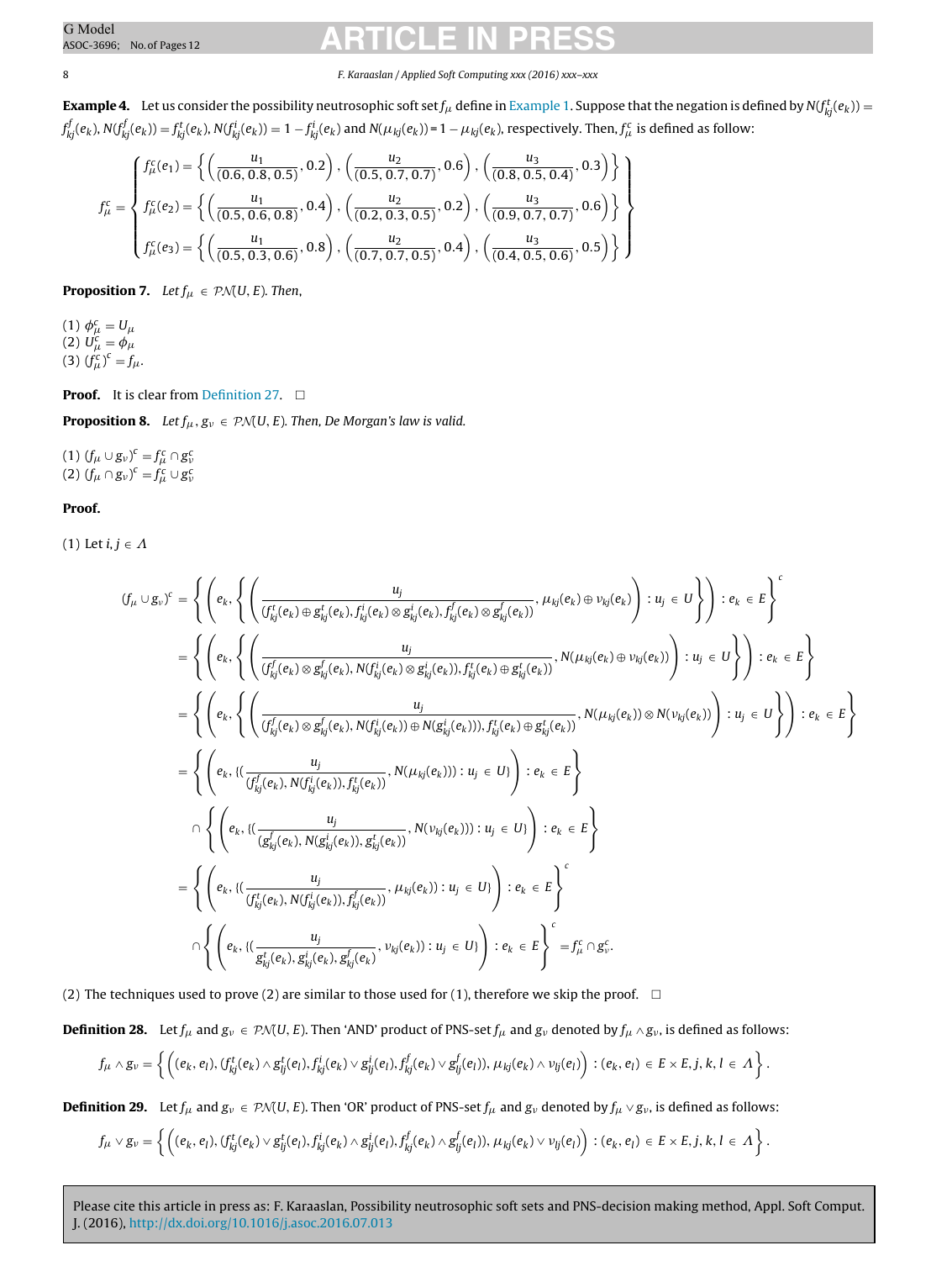### F. Karaaslan / Applied Soft Computing xxx (2016) xxx–xxx 9

### <span id="page-8-0"></span>**4. PNS-decision making method**

In this section, we construct a decision making method over the possibility neutrosophic soft set that is called possibility neutrosophic soft decision making method (PNS-decision making method).

**Definition 30.** Let  $g_\nu, h_\rho \in \mathcal{P}\mathcal{N}(U,E)$ ,  $f_\mu$  =  $g_\nu \wedge h_\rho$ , and  $f_\mu^t$ ,  $f_\mu^i$  and  $f_\mu^f$  be the truth, indeterminacy and falsity matrices of ^-product matrix, respectively. Then, weighted matrices of  $f^t_\mu,f^i_\mu$  and  $f^f_\mu$ , denoted by  $\wedge^t$ ,  $\wedge^i$  and  $\wedge^f$ , are defined as follows:

 $\wedge^t(e_{kj}, u_r) = t_{(g_v \wedge h_\rho)(e_{kj})}(u_r) + (v_{kr}(e_k) \wedge \rho_{jr}(e_j)) - t_{(g_v \wedge h_\rho)(e_{kj})}(u_r) \times (\mu_{kr}(e_k) \wedge v_{jr}(e_j))$  $\wedge^i(e_{kj},u_r)=i_{(g_v\wedge h_\rho)(e_{kj})}(u_r)\times (\nu_{kr}(e_k)\wedge \rho_{jr}(e_j))$  $\wedge^f(e_{kj}, u_r) = f_{(g_v \wedge h_o)(e_{ki})}(u_r) \times (v_{kr}(e_k) \wedge \rho_{jr}(e_j))$ for *j*, *k*,  $r \in \Lambda$ .

**Definition 31.** Let  $g_\nu, h_\rho \in \mathcal{P}\mathcal{N}(U,E)$ ,  $f_\mu$  =  $g_\nu \wedge h_\rho$ , and let  $\wedge^t$ ,  $\wedge^i$  and  $\wedge^f$  be the weighed matrices of  $f_\mu^t, f_\mu^i$  and  $f_\mu^f$ , respectively. Then, in the weighted matrices  $\wedge^t$ ,  $\wedge^l$  and  $\wedge^f$  scores of  $u_n \in U$ , denoted by  $s^t(u_n)$ ,  $s^i(u_n)$  and  $s^f(u_n)$ , are defined as follows:

$$
s^{t}(u_{n}) = \sum_{k,j \in \Lambda} \delta_{kj}^{t}(u_{n})
$$

$$
s^{i}(u_{n}) = \sum_{k,j \in \Lambda} \delta_{kj}^{i}(u_{n})
$$

$$
s^f(u_n) = \sum_{k,j \in \Lambda} \delta^f_{kj}(u_n)
$$

where

$$
\delta_{kj}^t(u_n) = \begin{cases} \wedge^t(e_{kj}, u_n), & \wedge^t(e_{kj}, u_n) = \max\{\wedge^t(e_{kj}, u_m) : u_m \in U\} \\ 0, & \text{otherwise} \end{cases}
$$

$$
\delta_{kj}^i(u_n) = \begin{cases} \wedge^i(e_{kj}, u_n), & \wedge^i(e_{kj}, u_n) = \max\{\wedge^i(e_{kj}, u_m) : u_m \in U\} \\ 0, & \text{otherwise} \end{cases}
$$

$$
\delta_{kj}^f(u_n) = \begin{cases} \n\wedge^f(e_{kj}, u_n), & \wedge^f(e_{kj}, u_n) = \max\{\wedge^f(e_{kj}, u_m) : u_m \in U\} \\ \n0, & \text{otherwise} \n\end{cases}
$$

**Definition 32.** Let  $s^t(u_n), s^i(u_n)$  and  $s^f(u_n)$  be scores of  $u_n \in U$  in the weighted matrices  $\wedge^t$ ,  $\wedge^i$  and  $\wedge^f$ . Then, decision score of  $u_n \in U$ , denoted by  $ds(u_n)$ , is defined by

$$
ds(u_n) = s^t(u_n) - s^i(u_n) - s^f(u_n)
$$

Now, we construct a PNS-decision making method by the following algorithm:

### **Algorithm.**

- Step 1: Input the possibility neutrosophic soft sets,
- Step 2: Construct the ∧-product matrix,

Step 3: Construct the truth, indeterminacy and falsity matrices of the  $\land$ -product matrix,

Step 4: Construct the weighted matrices  $\wedge^t$ ,  $\wedge^i$  and  $\wedge^f$ ,

Step 5: Compute score of  $u_t \in U$ , for each of the weighted matrices,

Step 6: Compute decision score, for all  $u_t \in U$ ,

Step 7: The optimal decision is to select  $u_t$  = maxds( $u_i$ ).

**Example 5.** Assume that  $U = \{u_1, u_2, u_3\}$  is a set of houses and  $E = \{e_1, e_2, e_3\} = \{cheap, large, moderate\}$  is a set of parameters which is attractiveness of houses. Suppose that Mr.X wants to buy the most suitable house.

Step 1: Based on the choice parameters of Mr. X, possibility neutrosophic soft sets  $g<sub>v</sub>$  and  $h<sub>\rho</sub>$  constructed by two experts are as follows:

$$
g_{\nu} = \left\{\n\begin{array}{l}\ng_{\nu}(e_1) = \left\{\n\left(\frac{u_1}{(0.5, 0.3, 0.7)}, 0.6\right), \left(\frac{u_2}{(0.6, 0.2, 0.5)}, 0.2\right), \left(\frac{u_3}{(0.7, 0.6, 0.5)}, 0.4\right)\right\} \\
g_{\nu}(e_2) = \left\{\n\left(\frac{u_1}{(0.35, 0.2, 0.6)}, 0.4\right), \left(\frac{u_2}{(0.7, 0.8, 0.3)}, 0.5\right), \left(\frac{u_3}{(0.2, 0.4, 0.4)}, 0.6\right)\right\} \\
g_{\nu}(e_3) = \left\{\n\left(\frac{u_1}{(0.7, 0.2, 0.5)}, 0.5\right), \left(\frac{u_2}{(0.4, 0.5, 0.2)}, 0.3\right), \left(\frac{u_3}{(0.5, 0.3, 0.6)}, 0.2\right)\n\right\}\n\end{array}\n\right\}
$$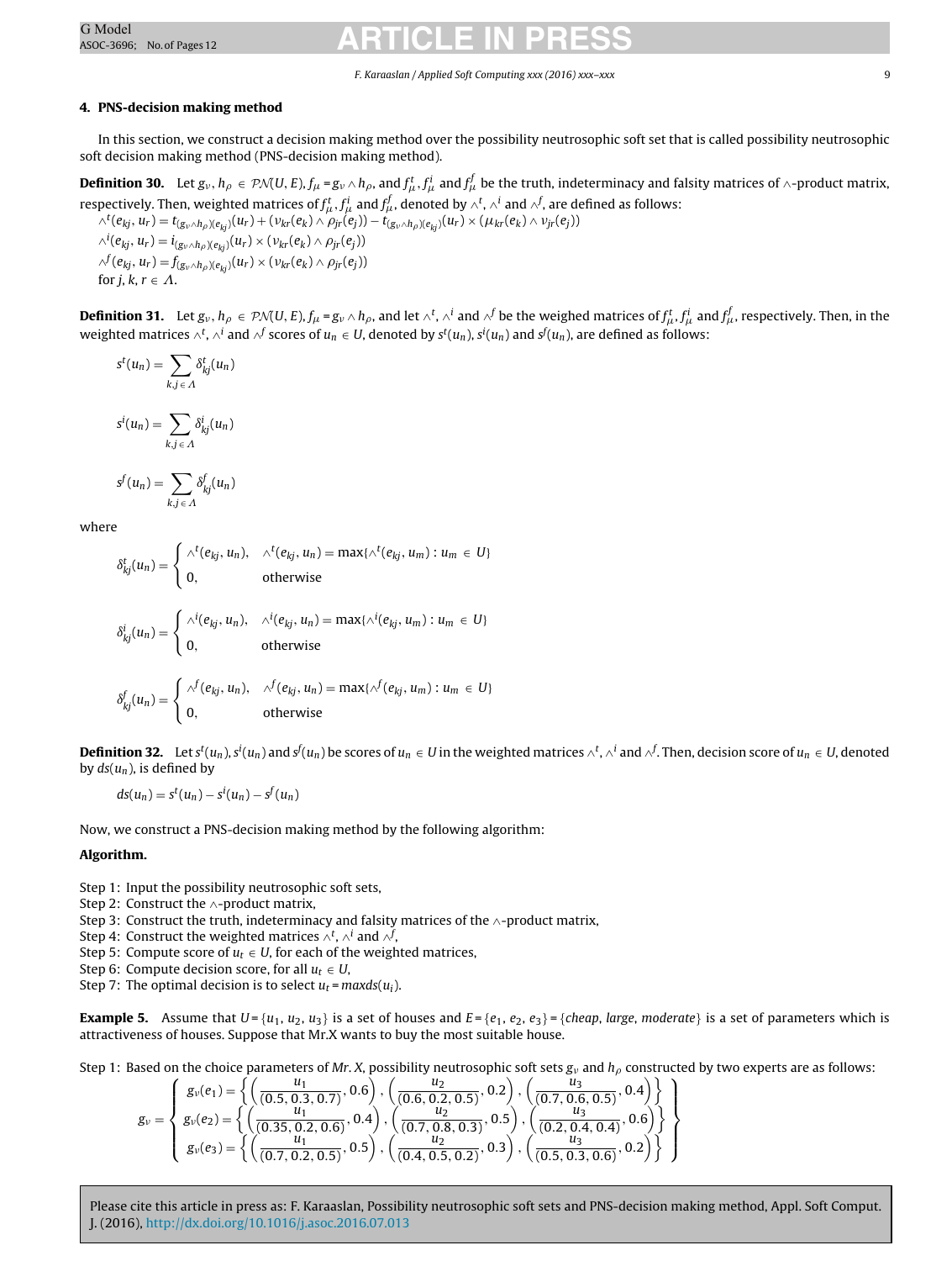10 F. Karaaslan / Applied Soft Computing xxx (2016) xxx–xxx

$$
h_{\rho} = \left\{ \begin{array}{l} h_{\rho}(e_1) = \left\{ \left( \frac{u_1}{(0.3, 0.4, 0.5)}, 0.2 \right), \left( \frac{u_2}{(0.7, 0.3, 0.4)}, 0.5 \right), \left( \frac{u_3}{(0.4, 0.5, 0.2)}, 0.3 \right) \right\} \\ h_{\rho}(e_2) = \left\{ \left( \frac{u_1}{(0.4, 0.6, 0.2)}, 0.3 \right), \left( \frac{u_2}{(0.2, 0.5, 0.3)}, 0.7 \right), \left( \frac{u_3}{(0.4, 0.6, 0.2)}, 0.8 \right) \right\} \\ h_{\rho}(e_3) = \left\{ \left( \frac{u_1}{(0.2, 0.1, 0.6)}, 0.7 \right), \left( \frac{u_2}{(0.8, 0.4, 0.5)}, 0.4 \right), \left( \frac{u_3}{(0.4, 0.6, 0.2)}, 0.4 \right) \right\} \end{array} \right\}
$$

Step 2: Let us consider possibility neutrosophic soft set ∧-product  $f_\mu$  = g<sub>v</sub> ^  $h_\rho$  which is the mapping ^ : E  $\times$  E  $\to$  N(U)  $\times$  I<sup>U</sup> given as follows:

|          | $\left(\begin{array}{c c} \mathrel{\wedge} & \mathrel{ } \end{array}\right) \qquad \qquad u_1,\mu$ |                                        | $u_2, \mu$ $u_3, \mu$                                                         |
|----------|----------------------------------------------------------------------------------------------------|----------------------------------------|-------------------------------------------------------------------------------|
|          | $e_{11}$ ( $(0.3, 0.4, 0.7), 0.2$ )                                                                |                                        | $(\langle 0.6, 0.3, 0.5 \rangle, 0.2)$ $(\langle 0.4, 0.6, 0.5 \rangle, 0.3)$ |
| $e_{12}$ | $(\langle 0.4, 0.6, 0.7 \rangle, 0.3)$                                                             |                                        | $(\langle 0.2, 0.5, 0.5 \rangle, 0.2)$ $(\langle 0.4, 0.6, 0.5 \rangle, 0.4)$ |
| $e_{13}$ | $(\langle 0.2, 0.3, 0.7 \rangle, 0.6)$                                                             |                                        | $(\langle 0.6, 0.4, 0.5 \rangle, 0.2)$ $(\langle 0.6, 0.6, 0.5 \rangle, 0.4)$ |
|          | $e_{21}$ $(\langle 0.3, 0.4, 0.6 \rangle, 0.2)$                                                    | $(\langle 0.7, 0.8, 0.4 \rangle, 0.5)$ | $(\langle 0.2, 0.5, 0.5 \rangle, 0.3)$                                        |
| $e_{22}$ | $(\langle 0.35, 0.6, 0.6 \rangle, 0.3)$                                                            | $(\langle 0.2, 0.8, 0.3 \rangle, 0.5)$ | $(\langle 0.2, 0.6, 0.5 \rangle, 0.6)$                                        |
|          | $e_{23}$ $(\langle 0.2, 0.2, 0.6 \rangle, 0.4)$                                                    |                                        | $(\langle 0.7, 0.8, 0.5 \rangle, 0.4)$ $(\langle 0.2, 0.4, 0.5 \rangle, 0.4)$ |
| $e_{31}$ | $(\langle 0.3, 0.4, 0.5 \rangle, 0.2)$                                                             |                                        | $(\langle 0.4, 0.5, 0.4 \rangle, 0.3)$ $(\langle 0.4, 0.5, 0.6 \rangle, 0.2)$ |
| $e_{32}$ | $(\langle 0.4, 0.6, 0.5 \rangle, 0.3)$                                                             |                                        | $(\langle 0.2, 0.5, 0.3 \rangle, 0.3)$ $(\langle 0.4, 0.6, 0.6 \rangle, 0.2)$ |
|          | $e_{33}$   $(\langle 0.2, 0.2, 0.6 \rangle, 0.5)$                                                  |                                        | $(\langle 0.4, 0.5, 0.5 \rangle, 0.3)$ $(\langle 0.5, 0.4, 0.6 \rangle, 0.2)$ |

Matrix representation of  $\wedge$ -product

Step 3: We construct matrices  $f^t_\mu, f^i_\mu$  and  $f^f_\mu$  as follows:

| Λ        | $u_1, \mu$  | $u_2, \mu$ | $u_3,\mu$  |  |
|----------|-------------|------------|------------|--|
| $e_{11}$ | (0.3, 0.2)  | (0.6, 0.2) | (0.4, 0.3) |  |
| $e_{12}$ | (0.4, 0.3)  | (0.2, 0.2) | (0.4, 0.4) |  |
| $e_{13}$ | (0.2, 0.6)  | (0.6, 0.2) | (0.6, 0.4) |  |
| $e_{21}$ | (0.3, 0.2)  | (0.7, 0.5) | (0.2, 0.3) |  |
| $e_{22}$ | (0.35, 0.3) | (0.2, 0.5) | (0.2, 0.6) |  |
| $e_{23}$ | (0.2, 0.4)  | (0.7, 0.4) | (0.2, 0.4) |  |
| $e_{31}$ | (0.3, 0.2)  | (0.4, 0.3) | (0.4, 0.2) |  |
| $e_{32}$ | (0.4, 0.3)  | (0.2, 0.3) | (0.4, 0.2) |  |
| $e_{33}$ | (0.2, 0.5)  | (0.4, 0.3) | (0.5, 0.2) |  |

Matrix  $f^t_\mu$  of  $\wedge$ -product

| $\wedge$ | $u_1, \mu$ | $u_2, \mu$ | $u_3, \mu$ |
|----------|------------|------------|------------|
| $e_{11}$ | (0.4, 0.2) | (0.3, 0.2) | (0.6, 0.3) |
| $e_{12}$ | (0.6, 0.3) | (0.5, 0.2) | (0.6, 0.4) |
| $e_{13}$ | (0.3, 0.6) | (0.4, 0.2) | (0.6, 0.4) |
| $e_{21}$ | (0.4, 0.2) | (0.8, 0.5) | (0.5, 0.3) |
| $e_{22}$ | (0.6, 0.3) | (0.8, 0.5) | (0.6, 0.6) |
| $e_{23}$ | (0.2, 0.4) | (0.8, 0.4) | (0.4, 0.4) |
| $e_{31}$ | (0.4, 0.2) | (0.5, 0.3) | (0.5, 0.2) |
| $e_{32}$ | (0.6, 0.3) | (0.5, 0.3) | (0.6, 0.2) |
| $e_{33}$ | (0.2, 0.5) | (0.5, 0.3) | (0.4, 0.2) |

Matrix  $f^i_\mu \,$  of  $\wedge\text{-}product$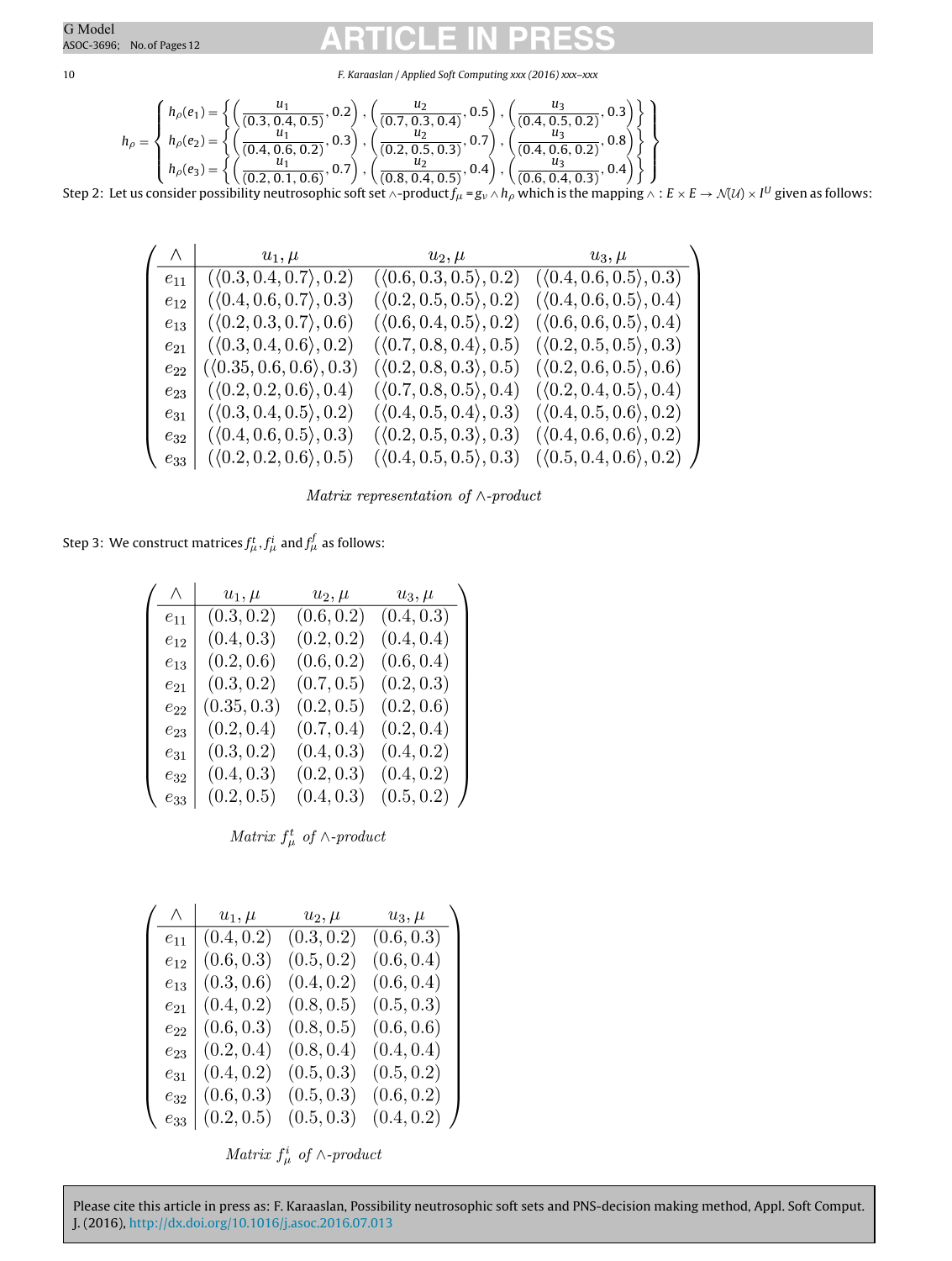#### F. Karaaslan / Applied Soft Computing xxx (2016) xxx–xxx 11

| Λ        | $u_1,\mu$  | $u_2, \mu$ | $u_3,\mu$  |  |
|----------|------------|------------|------------|--|
| $e_{11}$ | (0.7, 0.2) | (0.5, 0.2) | (0.5, 0.3) |  |
| $e_{12}$ | (0.7, 0.3) | (0.5, 0.2) | (0.5, 0.4) |  |
| $e_{13}$ | (0.7, 0.6) | (0.5, 0.2) | (0.5, 0.4) |  |
| $e_{21}$ | (0.6, 0.2) | (0.4, 0.5) | (0.5, 0.3) |  |
| $e_{22}$ | (0.6, 0.3) | (0.3, 0.5) | (0.5, 0.6) |  |
| $e_{23}$ | (0.6, 0.4) | (0.5, 0.4) | (0.5, 0.4) |  |
| $e_{31}$ | (0.5, 0.2) | (0.4, 0.3) | (0.6, 0.2) |  |
| $e_{32}$ | (0.5, 0.3) | (0.3, 0.3) | (0.6, 0.2) |  |
| $e_{33}$ | (0.6, 0.5) | (0.5, 0.3) | (0.6, 0.2) |  |

Matrix  $f^f_\mu$  of  $\wedge$ -product

Step 4: We obtain weighted matrices ∧<sup>t</sup>, ∧<sup>i</sup> and ∧<sup>f</sup> by using <u>[Definition](#page-8-0) [30](#page-8-0)</u> as follows:

|          | $u_1$ | $u_2$ | $u_3$ |          | $u_1$ | $u_2$ | $u_3$ |          | $u_1$ | $u_2$ | $u_3$ |
|----------|-------|-------|-------|----------|-------|-------|-------|----------|-------|-------|-------|
| $e_{11}$ | 0.44  | 0.64  | 0.58  | $e_{11}$ | 0.08  | 0.16  | 0.18  | $e_{11}$ | 0.14  | 0.10  | 0.15  |
| $e_{12}$ | 0.58  | 0.36  | 0.64  | $e_{12}$ | 0.18  | 0.10  | 0.24  | $e_{12}$ | 0.21  | 0.10  | 0.20  |
| $e_{13}$ | 0.68  | 0.68  | 0.76  | $e_{13}$ | 0.18  | 0.08  | 0.24  | $e_{13}$ | 0.42  | 0.10  | 0.20  |
| $e_{21}$ | 0.44  | 0.85  | 0.44  | $e_{21}$ | 0.08  | 0.40  | 0.15  | $e_{21}$ | 0.12  | 0.20  | 0.15  |
| $e_{22}$ | 0.55  | 0.60  | 0.68  | $e_{22}$ | 0.18  | 0.40  | 0.36  | $e_{22}$ | 0.18  | 0.15  | 0.30  |
| $e_{23}$ | 0.52  | 0.82  | 0.48  | $e_{23}$ | 0.08  | 0.32  | 0.16  | $e_{23}$ | 0.24  | 0.20  | 0.20  |
| $e_{31}$ | 0.44  | 0.58  | 0.52  | $e_{31}$ | 0.08  | 0.15  | 0.10  | $e_{31}$ | 0.10  | 0.12  | 0.12  |
| $e_{32}$ | 0.58  | 0.44  | 0.52  | $e_{32}$ | 0.18  | 0.15  | 0.12  | $e_{32}$ | 0.15  | 0.09  | 0.12  |
| $e_{33}$ | 0.60  | 0.58  | 0.60  | $e_{33}$ | 0.10  | 0.15  | 0.08  | $e_{33}$ | 0.30  | 0.15  | 0.12  |

Weighed matrices of  $f^t_\mu$ ,  $f^i_\mu$  and  $f^f_\mu$  from left to right, respectively.

Step 5: For all  $u \in U$ , we find scores by using [Definition](#page-8-0) [31](#page-8-0) as follows:

 $s^{t}(u_1) = 1, 18, \quad s^{t}(u_2) = 2, 89, \quad s^{t}(u_3) = 2, 68$ 

 $s^i(u_1) = 0, 18, \quad s^i(u_2) = 1, 42, \quad s^i(u_3) = 0, 66$ 

 $s^{f}(u_1) = 1, 32, \quad s^{f}(u_2) = 0, 32, \quad s^{f}(u_3) = 0, 57$ 

Step 6: For all  $u \in U$ , we find scores by using [Definition](#page-8-0) [31](#page-8-0) as follows:

 $ds(u_1) = 1, 18 - 0, 18 - 1, 32 = -0, 32$  $ds(u_2) = 2, 89 - 1, 42 - 0, 32 = 0, 90$  $ds(u_3) = 2, 68 - 0, 66 - 0, 57 = 1, 45$ 

Step 7: Then the optimal selection for  $Mr. X$  is  $u_3$ .

### **5. Conclusion**

In this paper, we introduced the concept of possibility neutrosophic soft set and possibility neutrosophic soft set operations, and studied some properties related with operations defined. Also, we presented a decision making method based on possibility neutrosophic soft set, and gave an application of this method to solve a decision making problem. The proposed method may be used in many different applications to solve the related problems. In future, researchers may study on set theoretical operations of possibility neutrosophic soft sets and integrate decision making methods to the TOPSIS, ELECTRE and other some decision making methods.